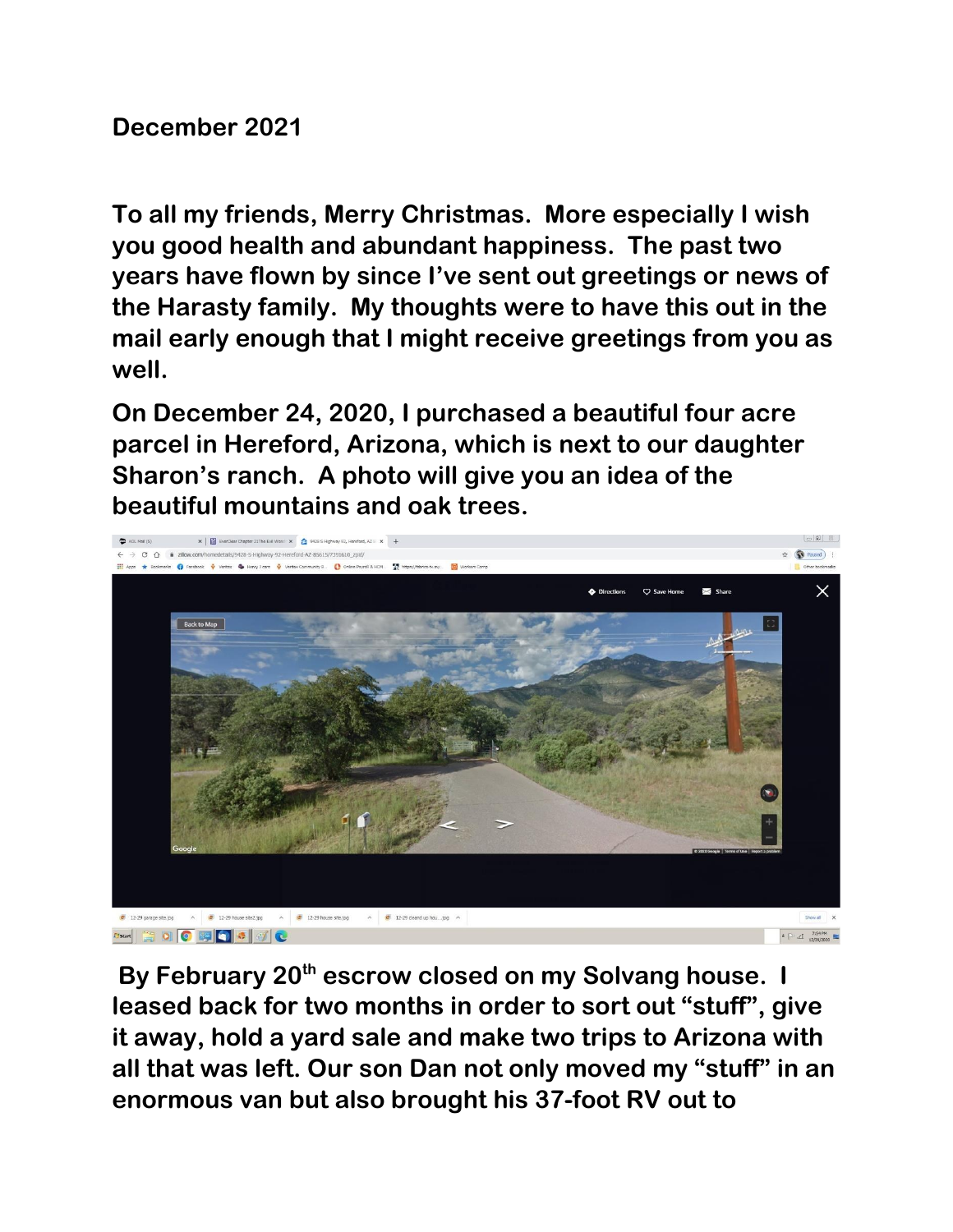**Sharon's ranch for me to live in. All my worldly possessions are now in storage. My friend Gwen helped me label every box with a number and description of contents.** 

**Unfortunately, they are not in numerical order in storage.**



**In January, the whole South-eastern corner of Arizona had 4 inches of snow. By February, Sharon and her husband Jerry had started removing brush and dead tree limbs, all of which has been chipped into a magnificent mulch pile and which will be useful for a back garden.**

**On May first I officially moved into the RV and began my new life with Walt's cat, Whiskers. Whiskers never leaves the RV, in fact rarely moves from under the bed. Neurosis at its finest.**

**I've transferred to P.E.O. Chapter CW in Sierra Vista. This chapter enjoys monthly Bunco parties and is active in local philanthropic projects.**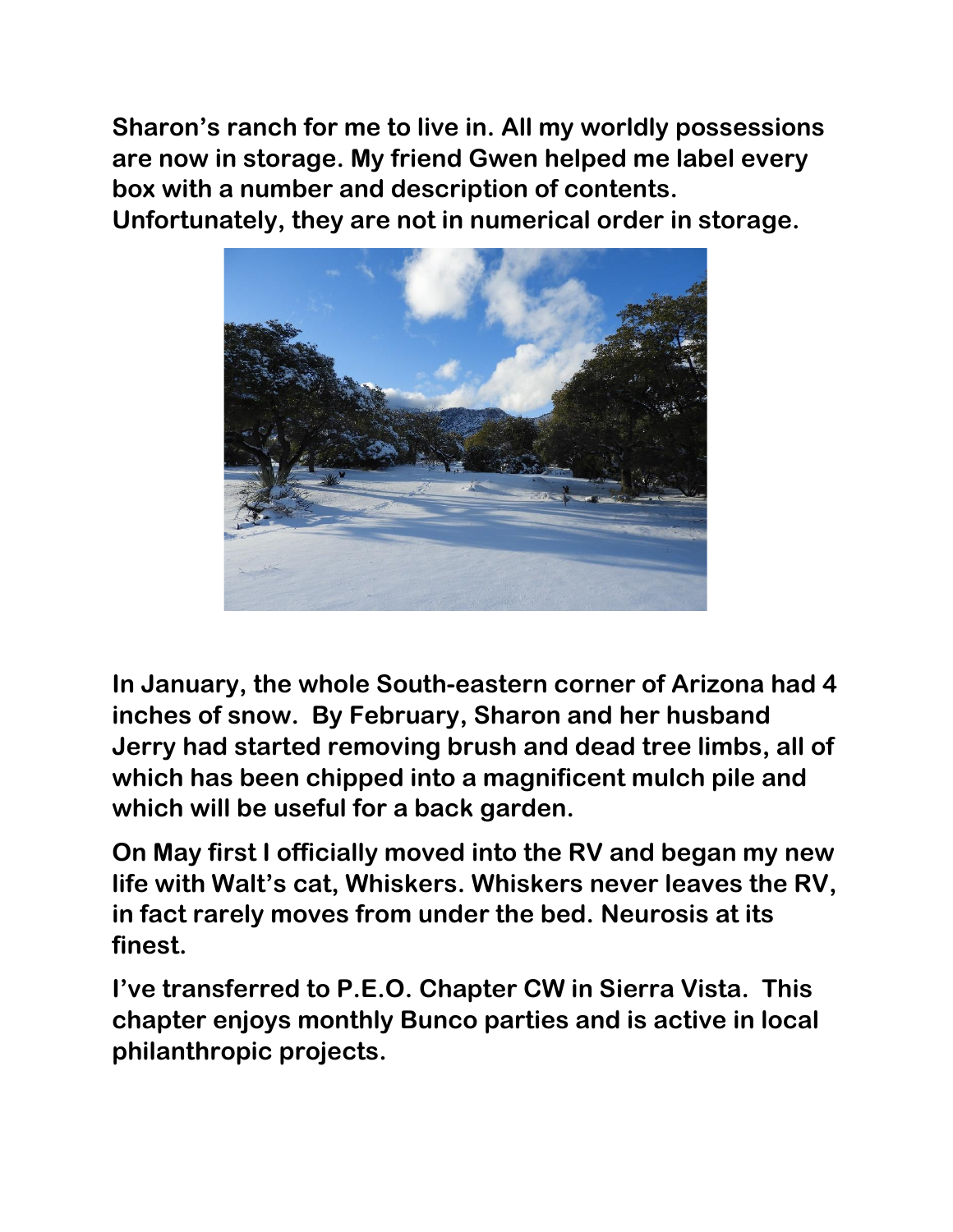**I am rarely seen in anything other than boots and Levi's. And, because I don't have a horse, I bought a golf cart which Sharon calls my Golf Ferrari. With that cute little cart, I can haul my weed eater and shovels and saws to the work project of the day.**



**In lieu of rent, here on Sharon's ranch, she suggested I redesign and plant her backyard. I reconstituted her dry creek bed by washing rocks for a week. The 40-foot raised bed needed new soil and new plants. My brother brought us about 100 bearded iris rhizomes that we used for the raised beds and for new terraces.** 



**The very old day lilies were divided and relocated. Because the rainy season in Arizona is in June and July all the new plants got off to a great start. I'm anxious to see the results in the spring.**

**Because of Covid, my modular house has been delayed several times. March is the new delivery date. The two units will have to come in over the neighbors' pasture**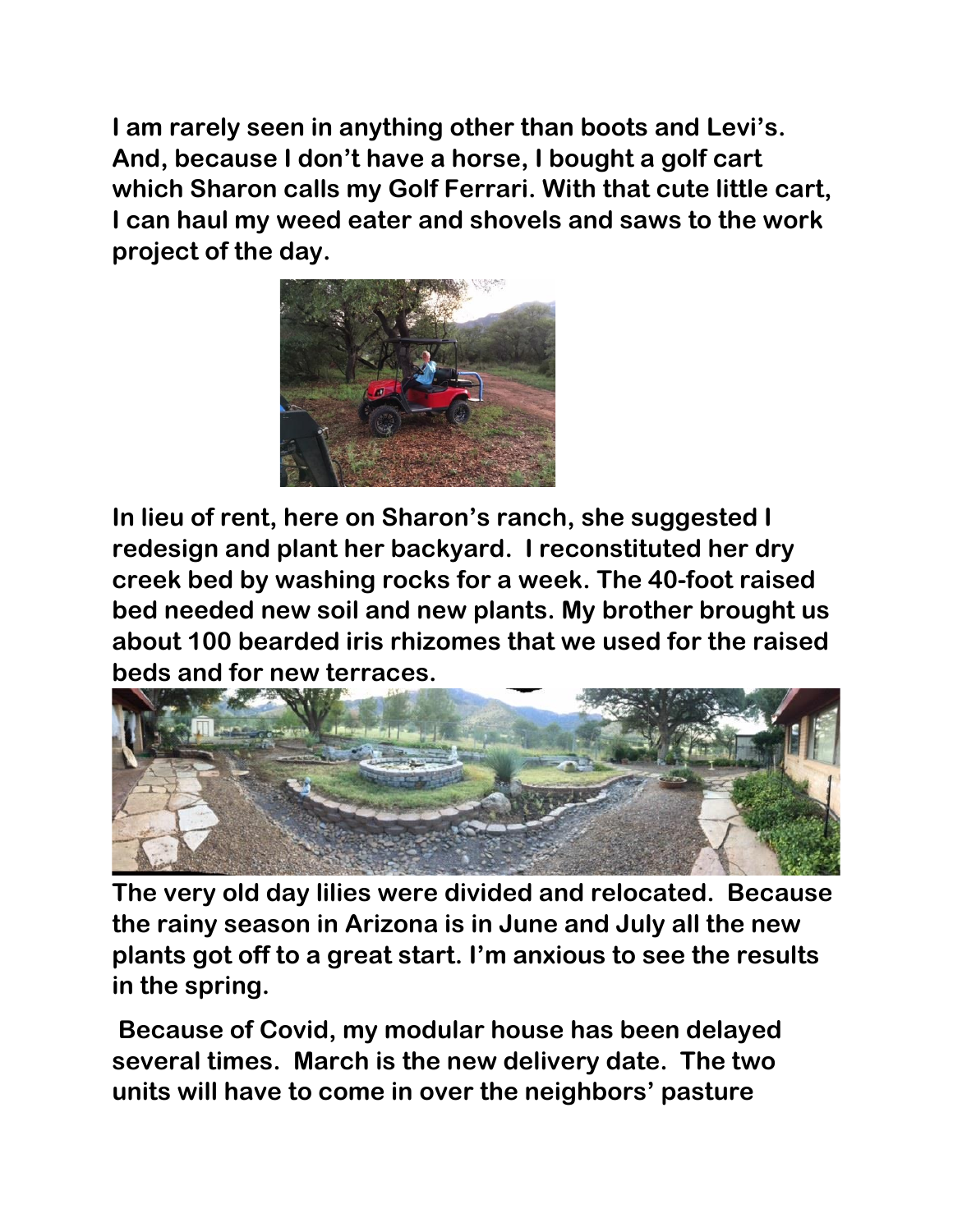**because my cattle guard is too narrow. We will have to replace several sections of fencing after the modular is set.**

**In the meantime, I needed some "Instant Gratification". So, I hired a man with a Bobcat to remove some manzanita and yucca to create an oasis among a nest of multi-trunked oaks. I found an "artist" to lay a 20 x 25-foot flagstone patio. We hauled rip-rap (stones) from a local quarry and hand placed every stone around the perimeter to serve as a dam or retaining wall.** 



**Ahh - the views through the oak branches to the Huachuca Mountains! These mountains rise up abruptly from the area behind my property about a half mile away. We are so fortunate that this area between the mountains and me is BLM land (National Forest) and will never be developed or built on. Sharon and Jerry keep this area mowed as fire prevention. The deer and javalina, rabbits and road runners freely roam through my property, tasting and devouring anything and everything. I can see that a tall fence will be necessary if I want a garden. I'll keep one area in its natural**